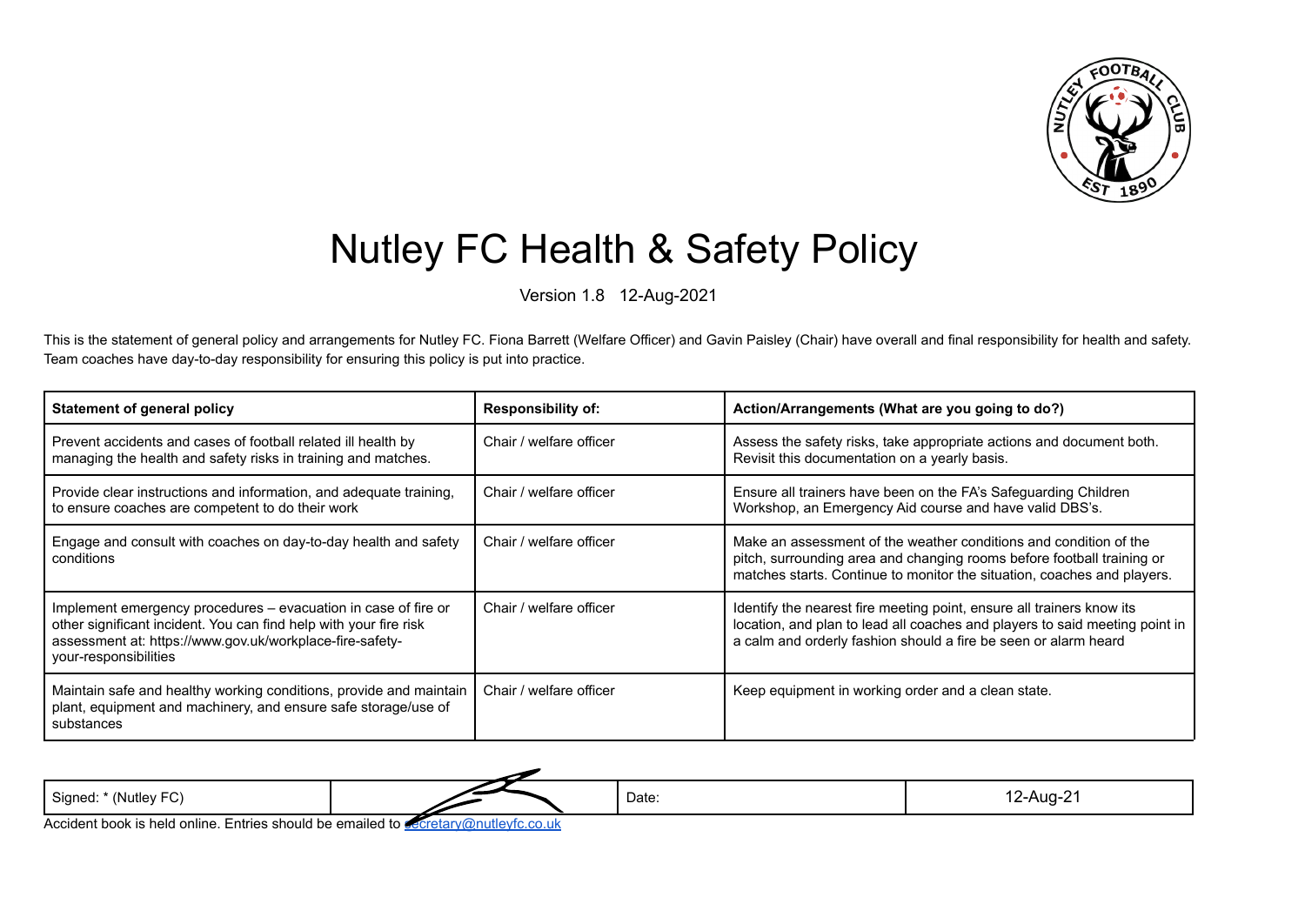| What are the<br>hazards? | Who might be<br>harmed and how?                                                                                                | What are you already doing?                                                                                                                                                                                                                                                                                                                  | Do you need to do<br>anything else to<br>control this risk? | <b>Action by</b><br>who? | <b>Action by</b><br>when? | <b>Done</b> |
|--------------------------|--------------------------------------------------------------------------------------------------------------------------------|----------------------------------------------------------------------------------------------------------------------------------------------------------------------------------------------------------------------------------------------------------------------------------------------------------------------------------------------|-------------------------------------------------------------|--------------------------|---------------------------|-------------|
| Weather<br>extremes      | Players and coaches<br>might slip and fall,<br>might get too cold,<br>might get hit by flying<br>debris, might get<br>sunburnt | Check weather forecast before attending and call off<br>training if forecast is extreme. Perhaps advise players of<br>appropriate clothing or protection if required.<br>Assess conditions at the beginning of session.<br>Juniors - keep list of parents phone numbers to hand in<br>case training needs to be called off half way through. | <b>No</b>                                                   | Coaches                  | On going                  |             |
| Pitch condition          | Players and coaches<br>might be harmed by<br>damaged pitch or<br>debris on pitch.                                              | Assess condition of pitch and immediate surrounding<br>area on arrival looking for holes, uneven ground and<br>foreign objects                                                                                                                                                                                                               | No                                                          | Coaches                  | On going                  |             |
| Goal posts               | Players and coaches<br>might be harmed by<br>falling goal posts.                                                               | Ensure goals are secure and in good order. Assess<br>condition of goals at start of each session.                                                                                                                                                                                                                                            | No                                                          | Coaches                  | On going                  |             |
| Hard balls               | Players and coaches<br>might be harmed by<br>kicking or heading a<br>ball that is too hard.                                    | Coaches to regularly check pressure of balls                                                                                                                                                                                                                                                                                                 | <b>No</b>                                                   | Coaches                  | On going                  |             |
| Clothing and<br>footwear | Players and coaches<br>might be harmed if a<br>player or coach is                                                              | On arrival at training check that players have clothing<br>that is appropriate to the weather and allows them to<br>move freely, that they are wearing boots with the right                                                                                                                                                                  | <b>No</b>                                                   | Coaches                  | On going                  |             |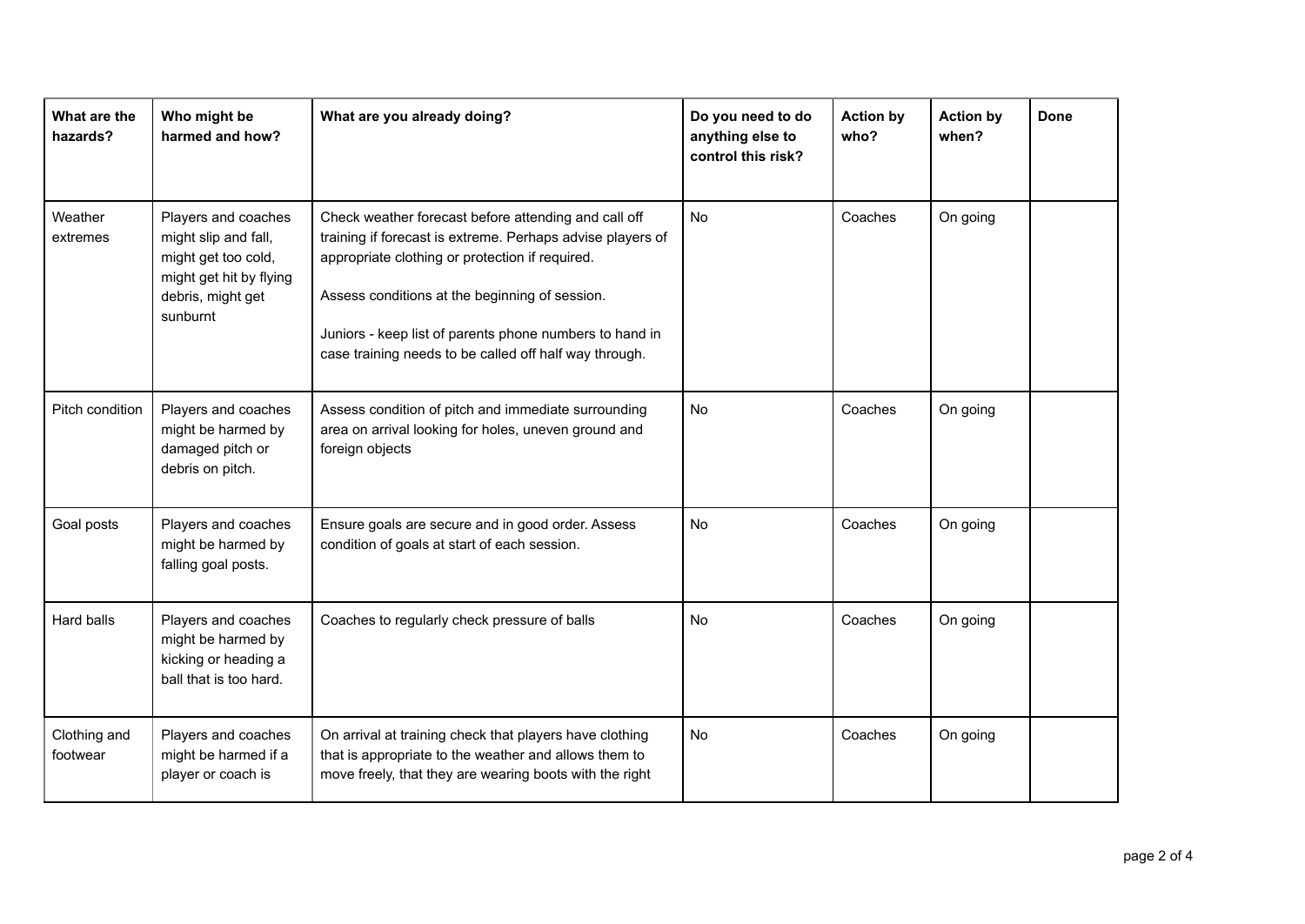|                                          | dressed<br>inappropriately.                                                         | number of studs, wearing shin pads and are not wearing<br>jewellery.                                                                                                                                                                                                                                                                                                                                       |           |                                 |                                                              |  |
|------------------------------------------|-------------------------------------------------------------------------------------|------------------------------------------------------------------------------------------------------------------------------------------------------------------------------------------------------------------------------------------------------------------------------------------------------------------------------------------------------------------------------------------------------------|-----------|---------------------------------|--------------------------------------------------------------|--|
| Conduct of<br>players and<br>coaches     | Players and coaches<br>could be harmed by<br>physical or verbal<br>abuse            | Juniors - Ensure coaches have taken the FA's Child<br>Safeguarding Course.<br>Issue guidelines to players, coaches, parents and club<br>officials on conduct that is expected from spectators,<br>players and coaches.<br>Warn players and if there is any physical or verbal abuse<br>and if appropriate remove them from the situation and, if<br>they are a junior, call their parents to pick them up. | No        | Coaches                         | On going                                                     |  |
| Conduct of<br>spectators                 | Players and coaches<br>could be harmed by<br>physical or verbal<br>abuse            | Issue guidelines to players, coaches, parents and club<br>officials on conduct that is expected from spectators,<br>players and coaches.<br>Use a respect barrier.<br>Warn spectators if there is any physical or verbal abuse<br>and if appropriate draw the referee's attention to the<br>situation and ask the spectators to leave.                                                                     | <b>No</b> | Coaches                         | On going                                                     |  |
| Background<br>checks on<br>coaches       | Coaches with an<br>inappropriate<br>background are more<br>likely to harm children. | Ensure coaches have current FA DBS checks                                                                                                                                                                                                                                                                                                                                                                  | <b>No</b> | Welfare<br>officer              | Before an<br>adult gets<br>involved in<br>junior<br>football |  |
| Physical<br>injuries from<br>normal play | Players might get<br>injured in play                                                | Ensure players warm up before training and cool down<br>after.                                                                                                                                                                                                                                                                                                                                             | No        | Coaches /<br>Welfare<br>officer | On going                                                     |  |